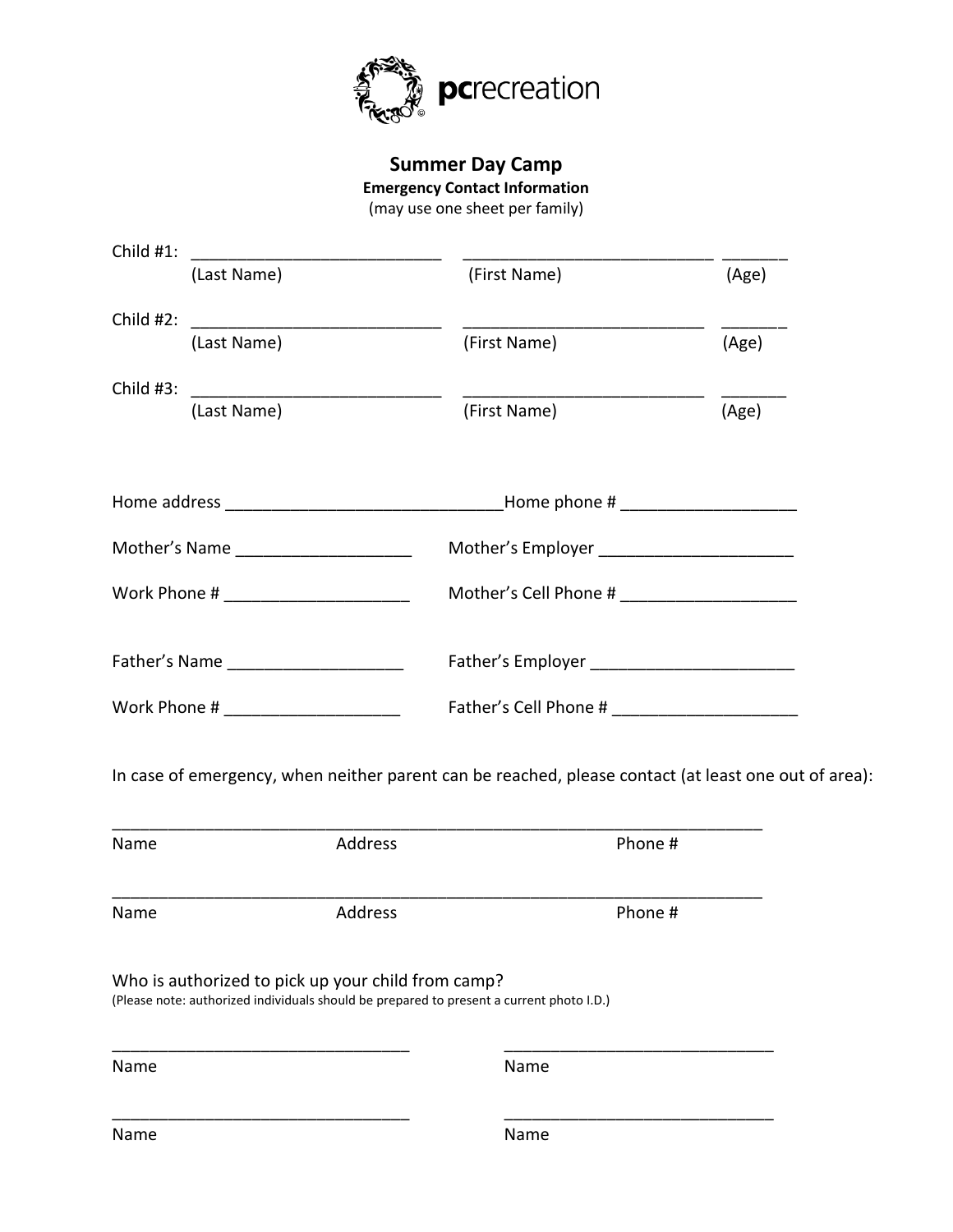## Park City Recreation **2022 Summer Day Camp Program** Policies and Procedures

I understand that:

- 1. My child will be attending Park City Recreation's Summer Day Camp Program during the 2022 summer season.
- 2. I agree to pay **in advance** for my child's camp registration, unless otherwise arranged with the camp director or administrator. Program options, hours and prices:
	- a) Organized camp activities are between 9:45am 4pm Monday thru Friday (except holidays), early drop-off begins at 8am, late pick-up available until **5:45pm.**
	- b) Cost is \$57/day or \$2200/full summer.
	- c) Refunds for daily registrations are given with 5 or more business days' prior notice. No refunds will be given with less than 5 business days' notice. Refunds must be authorized by the camp director.
	- d) **Full summer registrations are non-refundable.**
	- e) Fees for tennis, swim, skateboard, archery and golf are per session and in addition to camp registration fees: Skateboard - \$50, Tennis - \$64, Swim- \$65, Archery- \$50, Golf - \$80. Park City Recreation reserves the right to cancel and refund add-ons due to COVID-19 restrictions or inclement weather.
	- f) Field Trips will be in-house and off-site this year; presentations will be age appropriate and may require an additional fee above the camp registration fees, and are approximately \$5 - \$15 per activity. Offsite field trips are limited in size as we utilize a charter bus company. Each child will have their own seat during transportation to offsite venues. Park City Recreation reserves the right to cancel or change field-trips due to COVID-19 restrictions.
- 3. For the safety of my child, I agree to **sign in and out upon arrival and departure each day** with a full signature. Only individuals that I have specified on the registration form will be allowed to remove my child from camp, after they have provided positive identification.
- 4. My child will be attending camp in a facility with shared restrooms and equipment. **Attendance at camp is at your own risk.**
- 5. I will alert the Summer Camp Director if my child or any other household member tests positive for COVID-19.
- 6. In the event my child becomes ill, I will pick him/her up from camp immediately, though I will not be eligible for a refund.
- 7. Camp will comply with COVID-19 Health Order policies and procedures for the safety of my child.
	- a) I will symptom check my child prior to departing for camp each morning. I understand that if my child is feeling ill, I will keep them home from camp that day.
	- b) Campers will wash hands before and after activities and be encouraged to hand-sanitize as frequently as possible.
	- c) Face masks **are not** required for campers while participating in indoor or outdoor activities. Park City Recreation reserves the right to modify the face mask requirement to adhere to the local health department restrictions. Face masks are optional and parents are allowed to have their own child wear them.
	- d) I will notify camp directors if I will be dropping off / picking up outside of the designated times.
	- e) Additional policies and procedures if deemed necessary by CDC guidelines, Local Health Orders, Day Camp staff or Park City Recreation.
- 7. I will **notify camp by 9am if my child will not be attending** a scheduled day due to illness.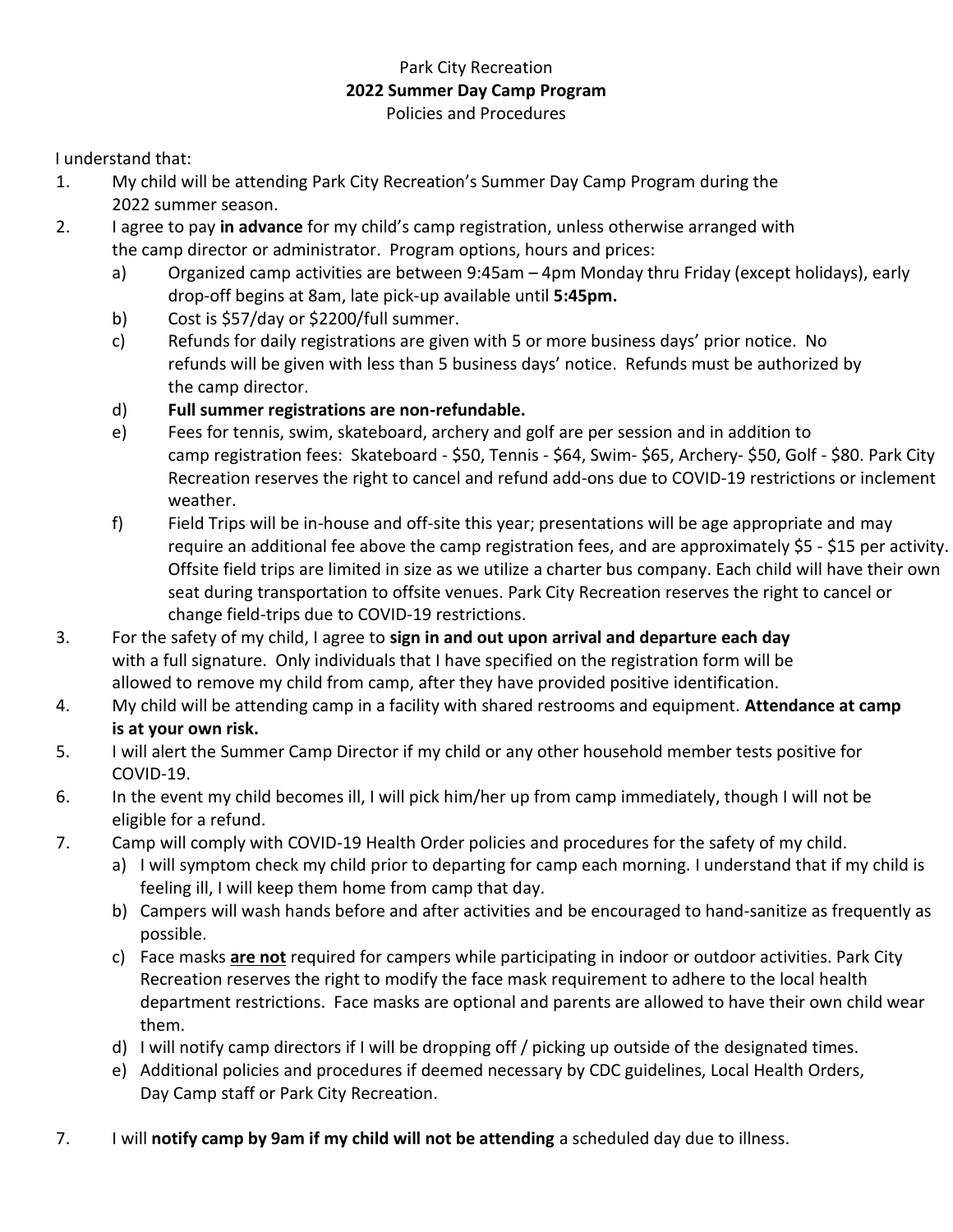- 8. **Latest daily pick-up is 5:45pm**. Please be aware that Day Camp Staff requires this time to sanitize and disinfect before the following day. The fee for picking up your child after camp hours is \$1.00 per minute past **5:45pm, charged to card on file.**
- 9. I will keep the Day Camp staff informed of any changes in my family status or contact information, such as new phone number, address or circumstances that might affect my child's behavior.
- 10. I agree that this release of liability will be valid for each visit to Park City Recreation's Summer Day Camp.
- 11. I understand that I have the right to inspect and/or drop-in to camp headquarters at any time, but must notify the camp director prior to entering the building.
- 12. I understand the following disciplinary policy, which is in place for the safety of my child and all other campers and staff:
	- a) Any child who is physically, verbally or otherwise abusive to another child or staff member shall be immediately removed from all activities and sent home for the remainder of the day. Parents will be notified by a counselor and the incident will be recorded.
	- b) Any child displaying blatant disrespect to counselors and/or other adults involved with the program shall be immediately removed from all activities. Parents will be notified by a counselor and the incident will be recorded.
	- c) A second incident by a child will be handled the same way with the addition that the child will be expelled from camp for one day. No credits or refunds will be issued for this day.
	- d) Any child with a third incident shall be expelled from camp immediately and not allowed to return to camp. There will be no refunds.
- 13. I understand the following transportation behavior policy:
	- a) It is very important for the driver of the camp vehicle to be able to concentrate completely on driving and not be distracted by loud or otherwise disruptive behavior. In the case that a child is disruptive while riding in the camp vehicle, it would constitute a first strike.
	- b) Subsequent misbehavior would be treated accordingly. A third incident reported by a driver will result in a one day suspension from camp. Parents will be notified when their child has been reprimanded for unacceptable behavior.
- 14. I understand that Day Camp staff may provide emergency first aid treatment and/or refer treatment to a duly licensed physician, dentist or other medical provider for my child.
- 15. I understand that Park City Recreation staff is not responsible for lost or stolen items.
- 16. Camp rules are written yearly, in cooperation with the children, and are posted at camp. All the children are made aware of these rules, which are consistently reinforced. I understand that my child will be expected to follow these rules, and I agree to cover these basics with my child:
	- a) Be safe
		- -follow directions: listen to counselors
		- -ask permission if you need to leave activity (i.e. bathroom break)
		- -stay within camp boundaries
	- b) Be positive & kind
		- -help others
		- -clean up after yourself
	- c) Have Fun!
- 17. Transportation Permission: I give permission for Park City Summer Day Camp Staff to transport my child away from the camp building for activities. I understand that transportation may be by foot, via camp vehicle, public or chartered transportation.

| Child(ren)'s Name:     | Date:      |  |  |
|------------------------|------------|--|--|
|                        |            |  |  |
| Parent's Name (print): | Signature: |  |  |